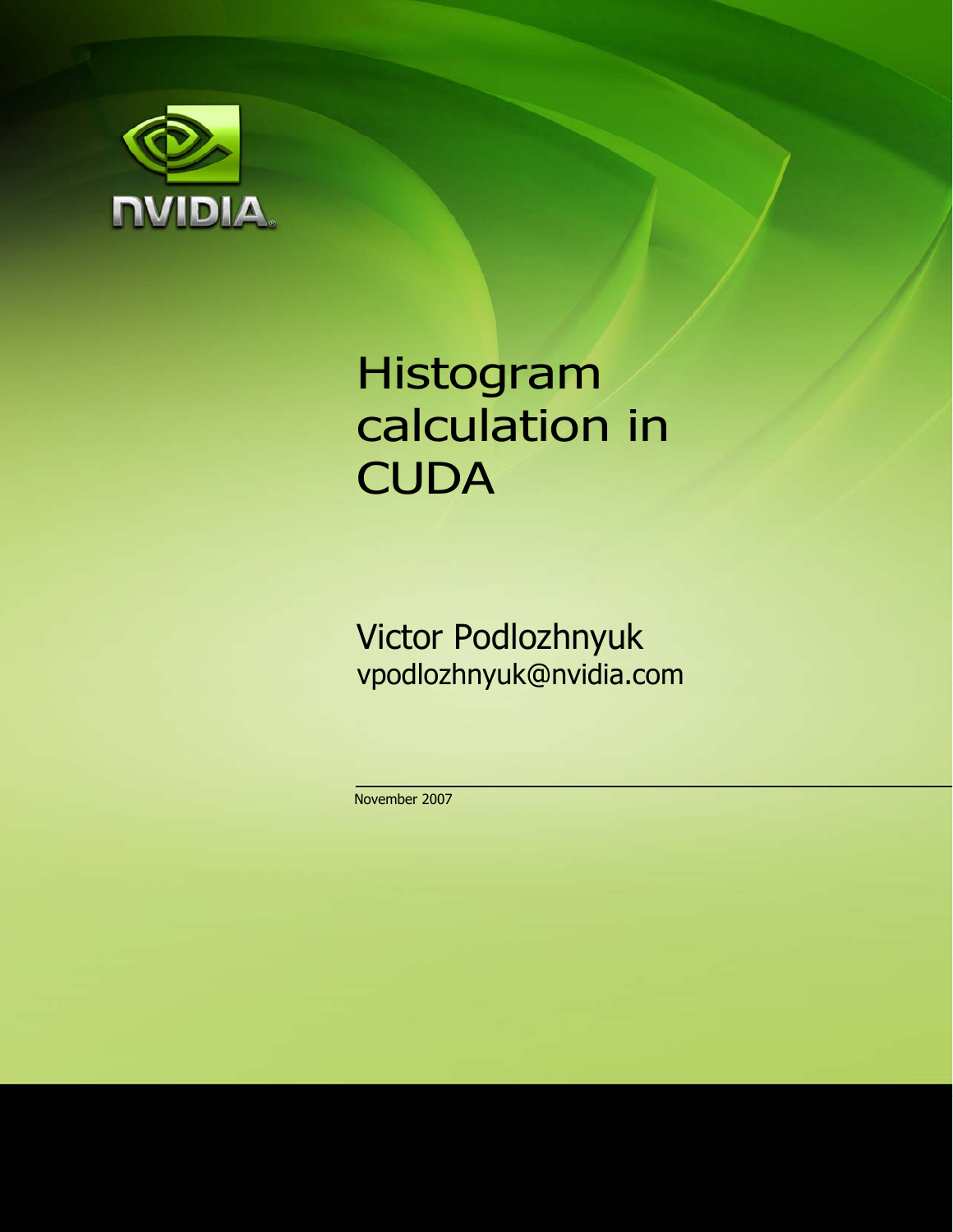#### Document Change History

| <b>Version</b> | Date       | <b>Responsible</b> | <b>Reason for Change</b>                   |
|----------------|------------|--------------------|--------------------------------------------|
| 1.0            | 06/15/2007 | vpodlozhnyuk       | Initial release                            |
| 1.1.0          | 11/06/2007 | vpodlozhnyuk       | Merge histogram64 & histogram256 documents |
| 1.1.1          | 11/09/2007 | Ignacio Castano    | Edit and proofread                         |
|                |            |                    |                                            |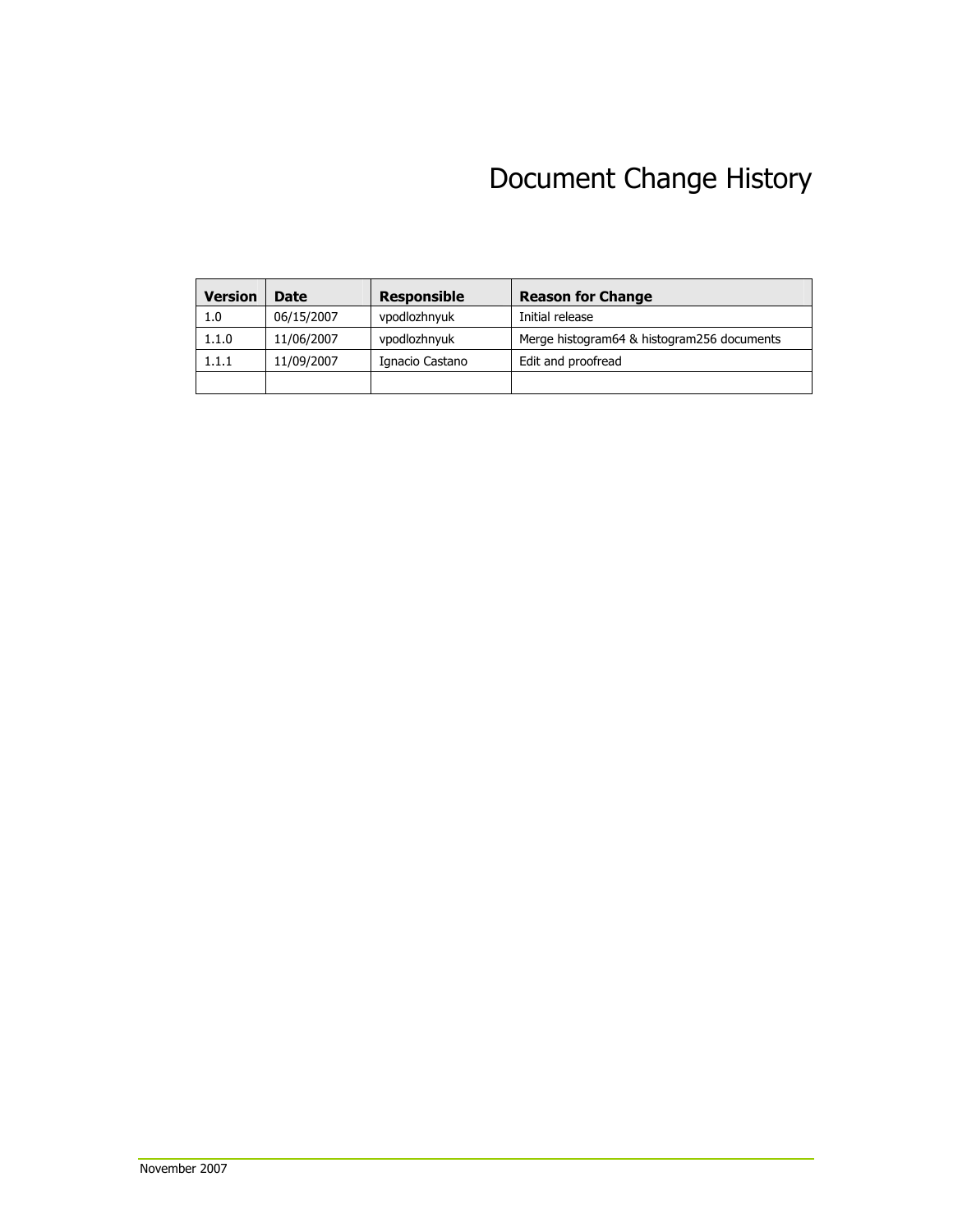### Abstract

Histograms are a commonly used analysis tool in image processing and data mining applications. They show the frequency of occurrence of each data element.

Although trivial to compute on the CPU, histograms are traditionally quite difficult to compute efficiently on the GPU. Previously proposed methods include using the occlusion query mechanism (which requires a rendering pass for each histogram bucket), or sorting the pixels of the image and then searching for the start of each bucket, both of which are quite expensive.

We can use CUDA and the shared memory to efficiently produce histograms, which can then either be read back to the host or kept on the GPU for later use. The two CUDA SDK samples: histogram64 and histogram256 demonstrate different approaches to efficient histogram computation on GPU using CUDA.

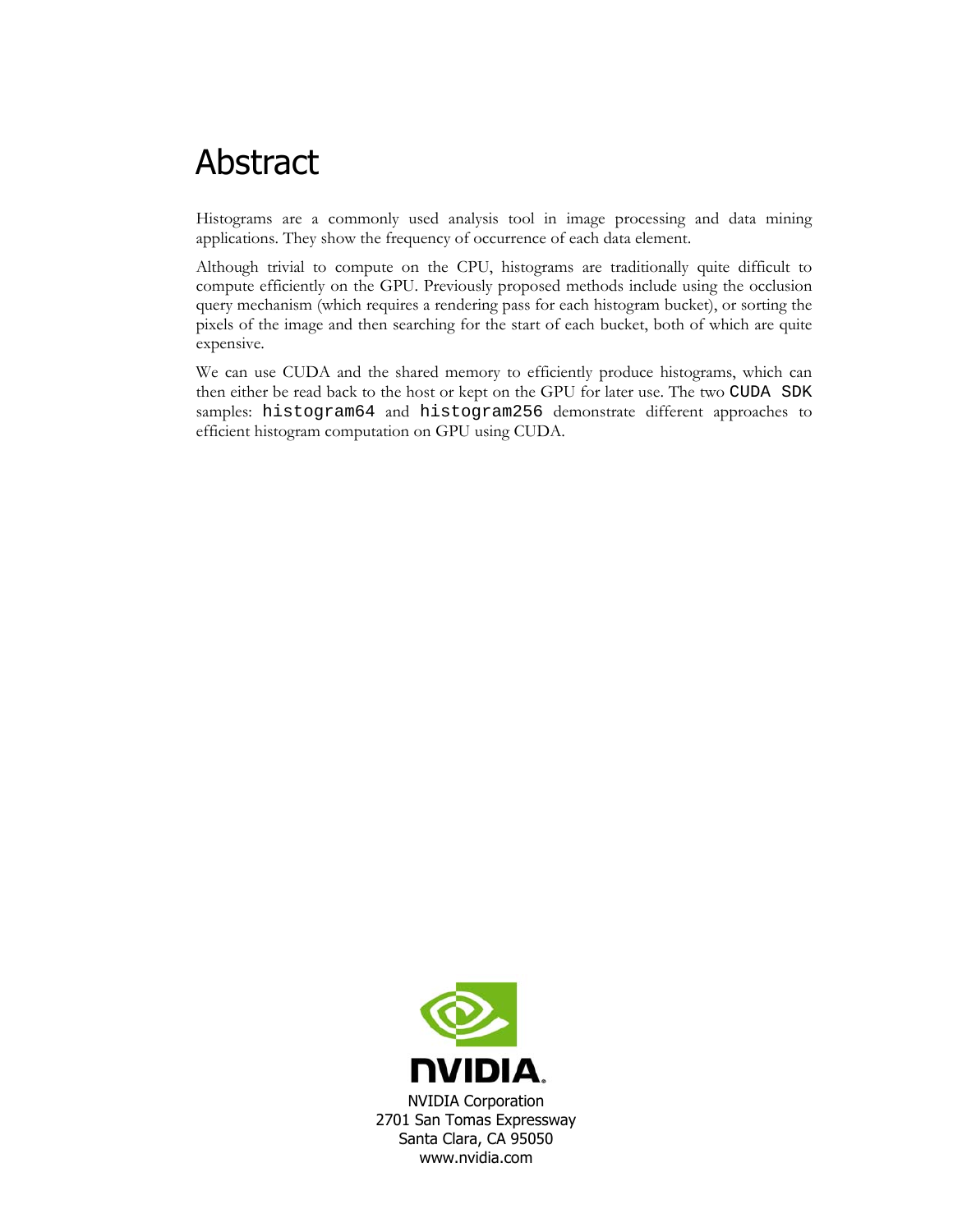# Introduction



Figure 1: An example of an image histogram

An image histogram shows the distribution of pixel intensities within an image. Figure 1 is an example of a histogram with amplitude (or color) on the horizontal axis and pixel count on the vertical axis.

Histogram64 demonstrates a simple and high-performance implementation of a 64-bin histogram. Due to the current hardware resource limitations, its approach cannot be scaled to higher resolutions. 64-bin are enough for many applications, but it's not well suited for many image processing applications, like for example histogram equalization.

Histogram256 demonstrates an efficient implementation of a 256-bin histogram, which makes it suitable for image processing applications that require higher precision than 64 bins can provide.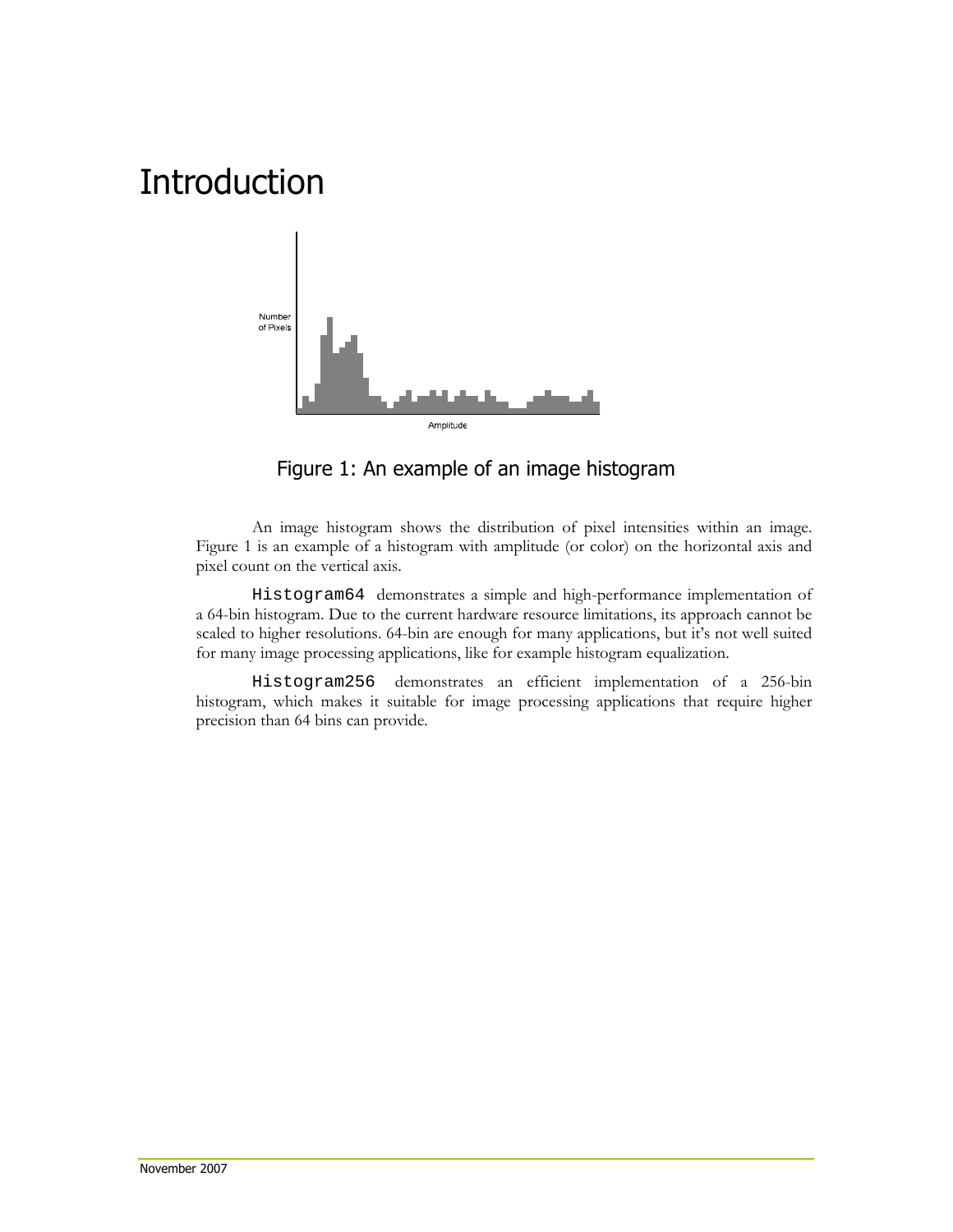#### **Motivation**

Calculating an image histogram on a sequential device with single thread of execution is fairly easy:

```
for(int i = 0; i < BIN_CCOUNT; i++)result[i] = 0;for(int i = 0; i < dataN; i++){
     result[data[i]]++;
```
Listing 1. Histogram calculation on a single-threaded device. (pseudocode)

Distribution of the computation process between multiple execution threads is possible. It amounts to:

1) Subdivision of the input data array between execution threads

2) Processing of the sub-arrays by each dedicated execution thread and storing the result into a certain number of sub histograms. In some cases it may also be possible to reduce the number of histograms by using atomic operations, but resolving collisions between threads may turn out to be more expensive.

3) Finally all the sub-histograms need to be merged into a single histogram.

When adapting this algorithm to the GPU several constraints should be kept in mind:

Access to the data. array is predicatable, but access to result. array is datadependent (random). Due to inherent performance difference between shared and device memory, especially on random patterns, shared memory is the most optimal storage for the result[] array.

On G8x hardware, the total size of the shared memory variables is limited by 16KB.

A single thread block should contain 128-256 threads for efficient execution.

G8x hardware does not have native support for atomic shared memory operations.

An immediate deduction from point 3 is to follow "one scalar thread per subhistogram" tactic, implemented in histogram64 CUDA SDK sample. It has obvious limitations: 16 KB per average 192 threads per block amount to max. 85 bytes per thread. So at a maximum, *per-thread* subhistograms with up to 64 single-byte bin counters can fit into shared memory with this approach. Byte counters also introduce 255-byte limit to the data size processed by single execution thread, which must be taken into account during data subdivision between the execution threads.

However, since the hardware executes threads in SIMD-groups, called *warps (32 threads on G80)*, we can take advantage of this important property for manual (software) implementation of atomic shared memory operations. With this approach, implemented in histogram256 CUDA SDK sample, we store *per-warp* subhistograms, greatly relieving shared memory size pressure: 6 warps (192 threads)  $*$  256 byte  $*$  4 bytes per counter  $==$ 6KB

The details of the implementation as well as benefits and disadvantages of these two approaches are described in the following sections.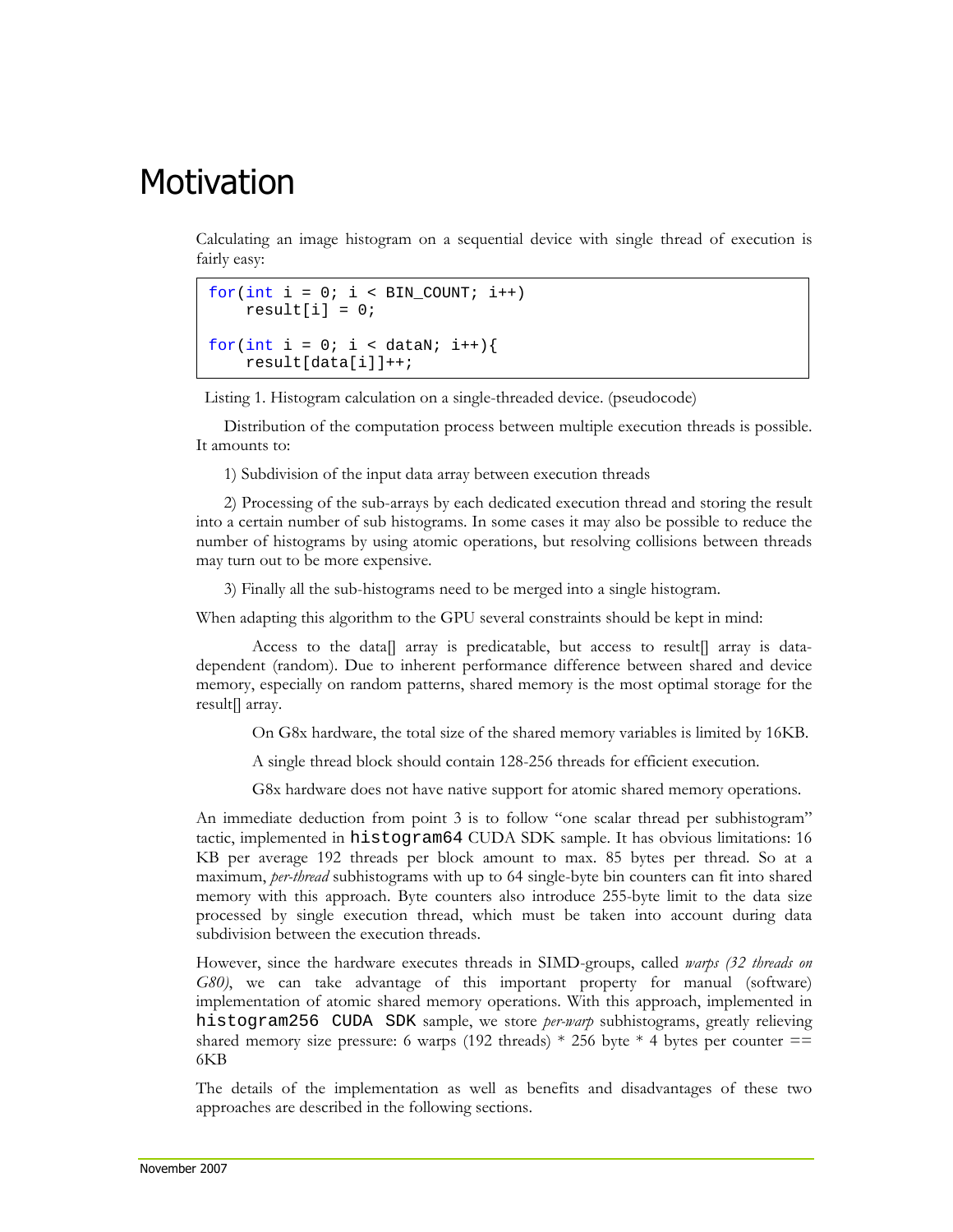# Implementation of histogram64



**Figure 1. s\_Hist[] array layout for histogram64.** 

s\_Hist[] (per-block subhistogram storage) is a 2D byte array with BIN\_COUNT rows and THREAD\_N columns as shown in Figure 1. Although it is stored in fast on-chip shared memory, a bank-conflict-free access pattern needs to be ensured for best performance, if possible.

For each thread with its own threadPos and pixel color value (which may be the same for some other threads in the thread block), the shared memory bank number is equal to (threadPos + color \* THREAD\_N) / 4) % 16. (See section 5.1.2.4 of the Programming Guide.)

If THREAD\_N is a multiple of 64, the expression reduces to (threadPos / 4)  $\text{\$}$  16, which is independent of color value. (threadPos  $/$  4)  $\frac{1}{6}$  16 is equal to bits [5 : 2] of threadPos. A half-warp can be defined as a group of threads in which all threads have the same upper bits  $[31 : 4]$  of threadIdx.x, but any combination of bits  $[3]$ : 0].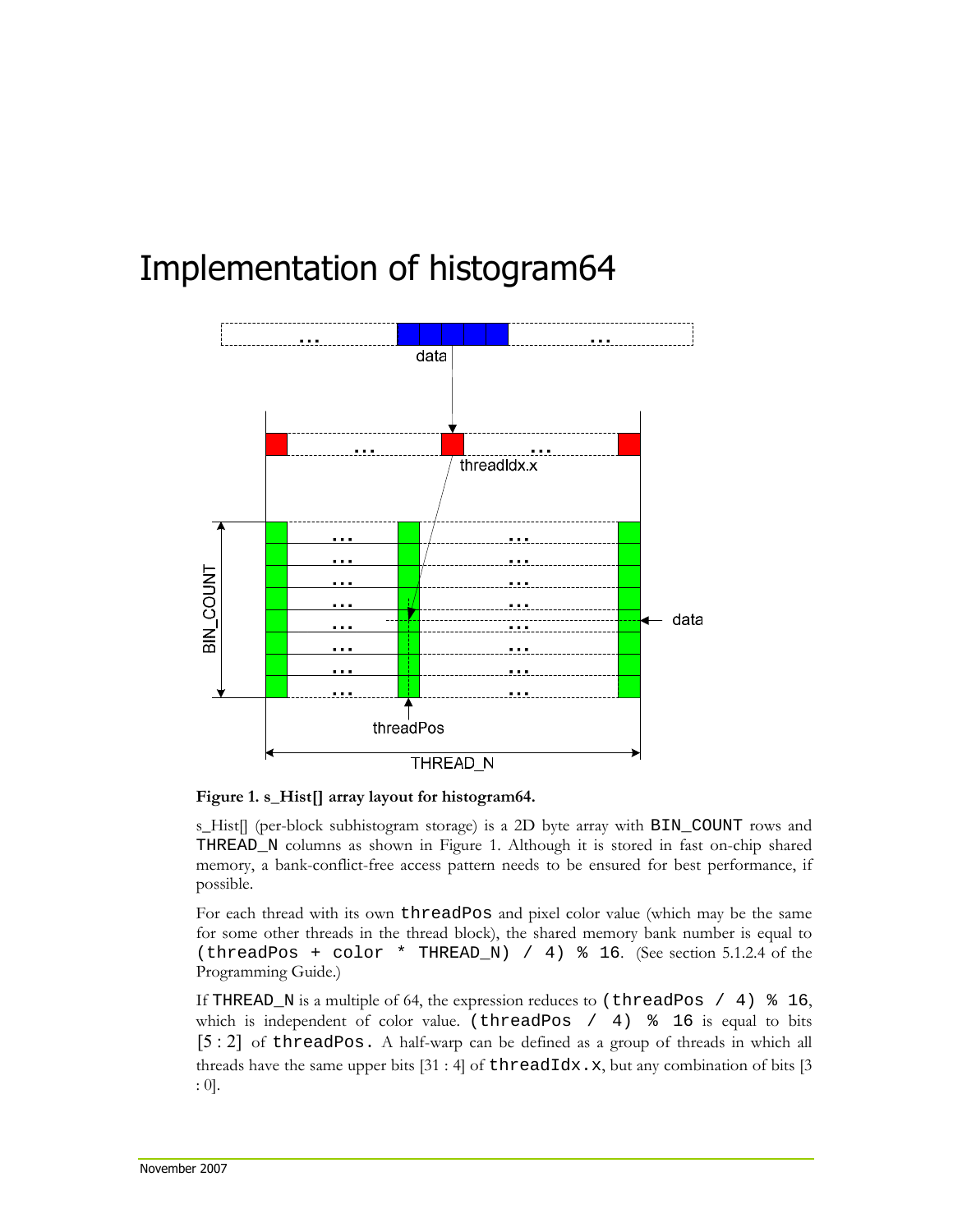If we just set threadPos equal to threadIdx.x, all thread within a half-warp will access its own byte "lane", but these lanes will map to only 4 banks, thus introducing 4-way bank conflicts. However, shuffling the  $[5:4]$  and  $[3:0]$  bit ranges of threadIdx. x will cause all threads within each warp to access the same byte within double words, stored in 16 different banks, thus completely avoiding bank conflicts.

Since G80 can efficiently work with arrays of only 4, 8 and 16 bytes per element, input data is loaded as four-byte words. For the reasons mentioned above, the data size processed by each thread is limited to 63 double words, and the data size processed by the entire thread block is limited to THREAD\_N \* 63 double words. (48,384 bytes for 192 threads)



**Figure 2. Shifting start accumulation positions (blue) in order to avoid bank conflicts during the reduction stage in histogram64.** 

The last phase of computations in histogram64Kernel() function is the reduction of per-thread subhistograms into a per-block subhistogram. At this stage each thread is responsible for its own pixel value (dedicated s\_Hist[] row), running through THREAD\_N columns of s\_Hist[]. Similarly to the above, the shared memory bank index is equal to ((accumPos + threadIdx.x \* THREAD\_N) / 4) % 16. If THREAD\_N is a multiple of 64, the expression reduces to (accumPos / 4) % 16. If each thread within a halfwarp starts accumulation at the same position  $[0 \dots$  THREAD N-1, then we get 16-way bank conflicts. However, simply by shifting the thread accumulation start position by  $4 *$ (threadIdx.x % 16) bytes relative to the half-warp base, we can completely avoid bank conflicts at this stage as well. This is demonstrated in Figure 2.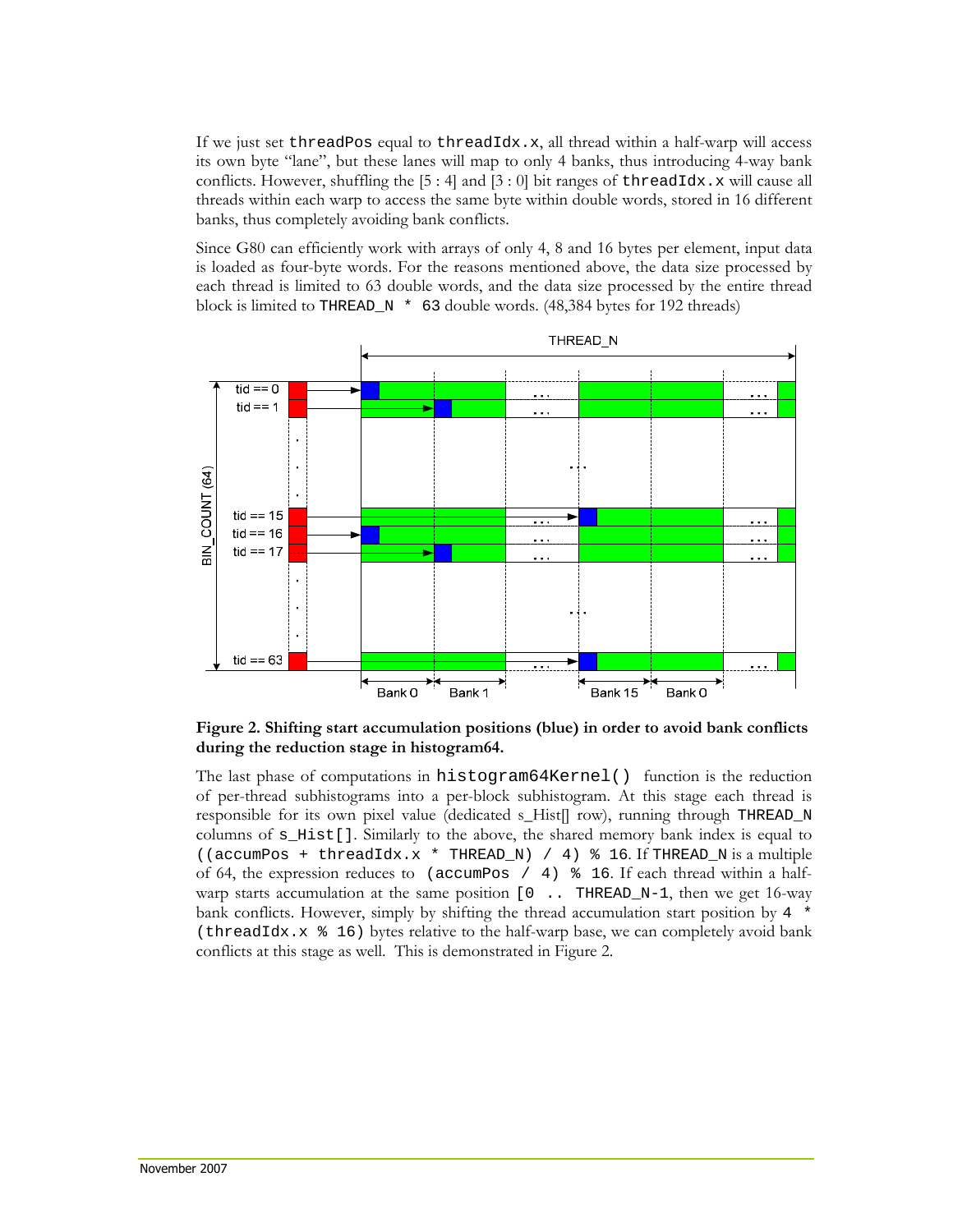```
const int value = threadIdx.x;
#if ATOMICS 
     atomicAdd(d_Result + value, sum); 
#else 
     d_Result[IMUL(BIN_COUNT, blockIdx.x) + value] = sum; 
#endif
```
#### **Listing 2. Writing block subhistogram into global memory.**

The per-block histogram is written to global memory. If atomic global memory operations are available (exposed in CUDA via atomic\*() functions) concurrent threads (within the same block, or within different blocks) can update the same global memory locations atomically, so thread blocks can merge their results within a single CUDA kernel. Otherwise, each block must output its own subhistogram, and a separate final reduction kernel reduceHistogram64Kernel() must be applied.

### Implementation of histogram256



**Figure 3. s\_Hist[] layout for histogram256.**

s\_Hist[] (per-block sub histogram storage) is 2D word array of WARP\_N rows per BIN\_COUNT columns, where each warp of a thread block is responsible for its own subhistogram, processing dedicated row. Compared to histogram64, threads no longer have isolated sub-histograms, but each group of 32 threads (warp) shares the same memory range, thus introducing intra-warp shared memory collisions. Since atomic shared memory operations are not natively supported on G8x, special care has to be taken in order to resolve these collisions and produce correct results.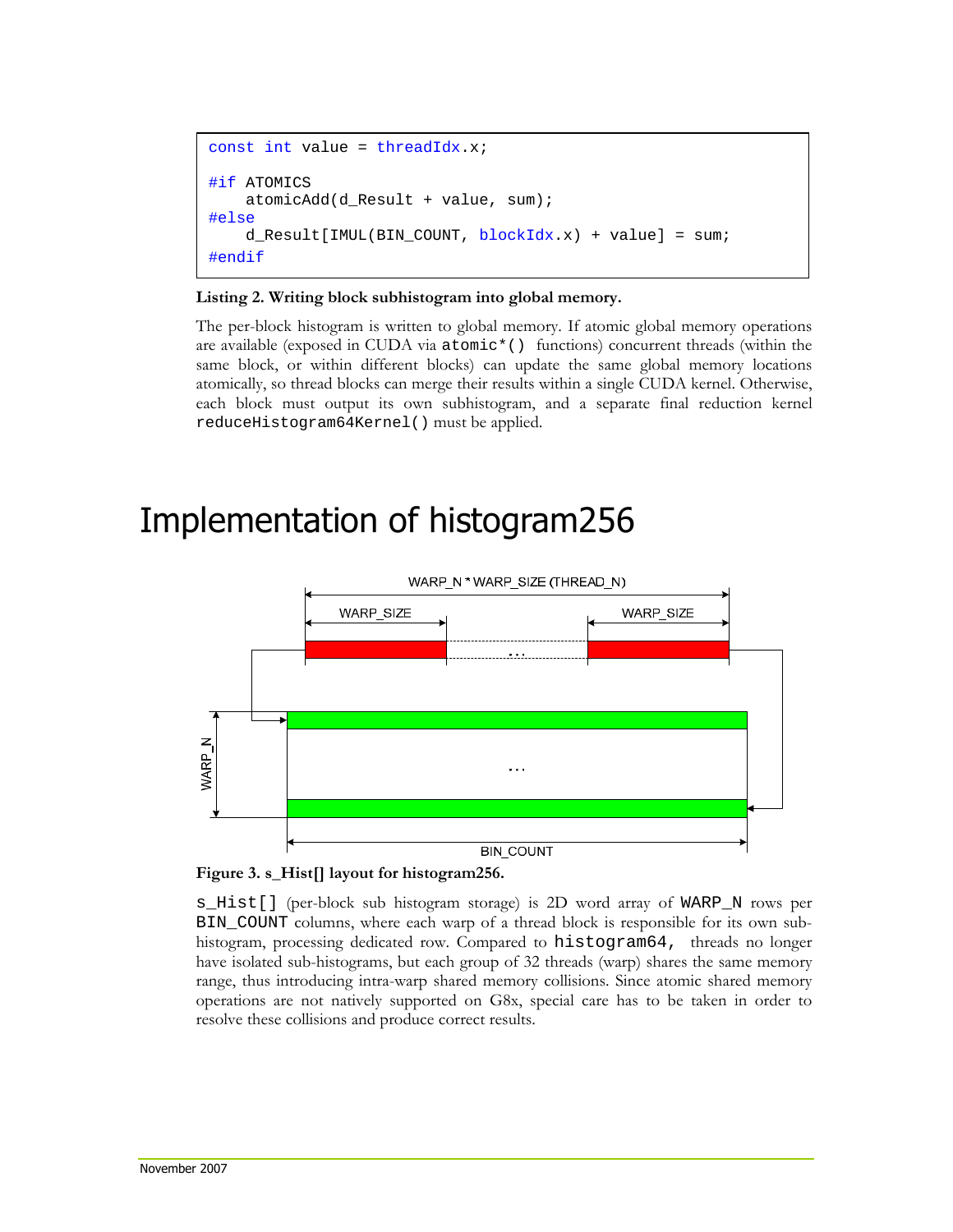```
__device__ void addData256( 
      volatile unsigned int *s WarpHist,
      unsigned int data, 
      unsigned int threadTag 
){ 
     unsigned int count; 
     do{ 
         count = s_WarpHist[data] & 0x07FFFFFFU; 
        count = threadTag | (count + 1);
        s WarpHist[data] = count;
     }while(s_WarpHist[data] != count); 
}
```
#### **Listing 3. Avoiding intra-warp shared memory collisions.**

addData256() is the core of the 256-bin histogram implementation**.** Let's describe its logic in detail.

According to data value (lying within 0 .. 255 range), read from global memory, each warp thread must increment corresponding value in the s\_WarpHistp[] array -- a "frame"(row) within s\_Hist[] array, corresponding to current warp.

Each warp thread reads current warp counter s WarpHist[data], corresponding to data value*,* then locally increments, *tags* it by warp-local thread ID (equal to threadIdx. $x \& 32$ ), and writes it back to the same s WarpHist[data] position. In case each warp thread received unique data values (from global memory), there are no collisions at all and no additional actions need to be done. Otherwise, when two or more threads collide on the same bin counter, the hardware performs shared memory *write combining,* resulting in acceptance of the tagged counter from one thread and rejection from all other pending threads. After the write attempt each thread queries the shared memory count value (the same s\_WarpHist[data]) and owing to the tag decides whether its pending increment made its way to shared memory. If true, it becomes idle (masked out by hardware) until the entire warp is done (all the collisions are resolved). Otherwise, some other thread has submitted its increment into s\_WarpHist[], and current thread needs to grab the new counter value and perform the same actions. Since each warp is isolated and warp threads are always synchronized we do not rely on warp scheduling order (which is undefined). Not more than after 32 loop iterations all the warp threads submit their increments into s\_WarpHist[]*.*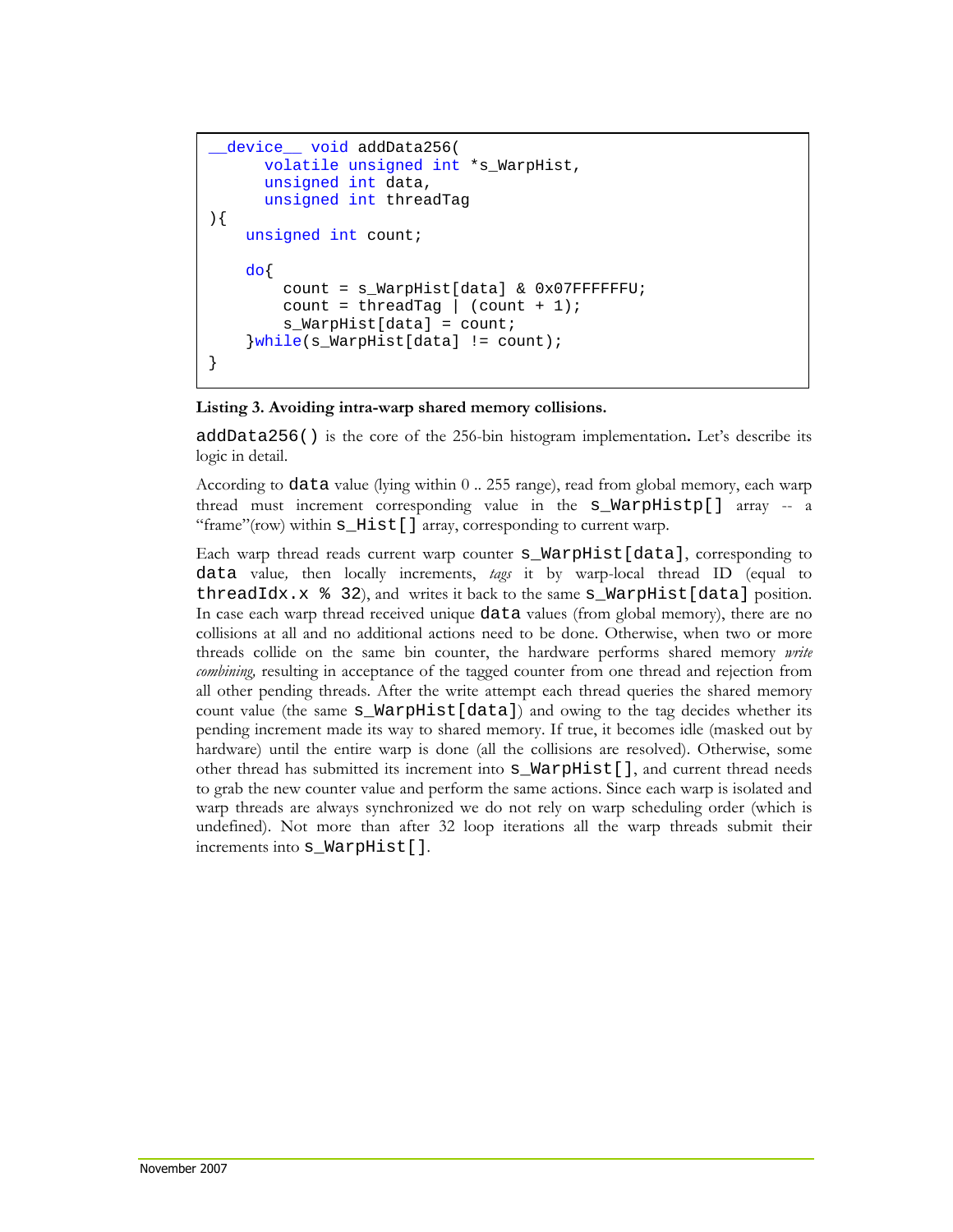```
for(int pos = threadIdx.x; pos < BIN_COUNT; pos += blockDim.x)
{ 
     unsigned int sum = 0; 
    for(int base = 0; base < BLOCK MEMORY; base += BIN COUNT) sum += s_Hist[base + pos] & 0x07FFFFFFU; 
#if ATOMICS 
         atomicAdd(d_Result + pos, sum); 
#else 
         d_Result[IMUL(BIN_COUNT, blockIdx.x) + pos] = sum; 
#endif 
}
```
**Listing 4. Writing block sub-histogram into global memory.** 

The last phase of computations in histogram256Kernel() is the reduction of perwarp sub-histograms into a per-block one. Similarly to histogram64Kernel(), the per-block histogram is written to global memory. If atomic global memory operations are available (exposed in CUDA via  $atomic^*($ ) functions) concurrent threads (within the same block, or within different blocks) can update the same global memory locations atomically, so thread blocks can merge their results within a single CUDA kernel. Otherwise, each block must output its own sub-histogram, and a separate final reduction kernel reduceHistogram256Kernel() must be applied.

#### **Performance**

Since histogram64 is 100% free from bank conflicts and intra-warp branching divergence, it runs at extremely high data-independent performance rate, which reaches 10GB/s on G80.

On the other side, the performance of histogram256 depends on the input data, and that causes bank conflicts and intra-warp branching divergence. When using a random distribution of input values, histogram256 runs at 5.5GB/s on G80.

### **Bibliography**

1. Wolfram Mathworld. "Histogram" http://mathworld.wolfram.com/Histogram.html